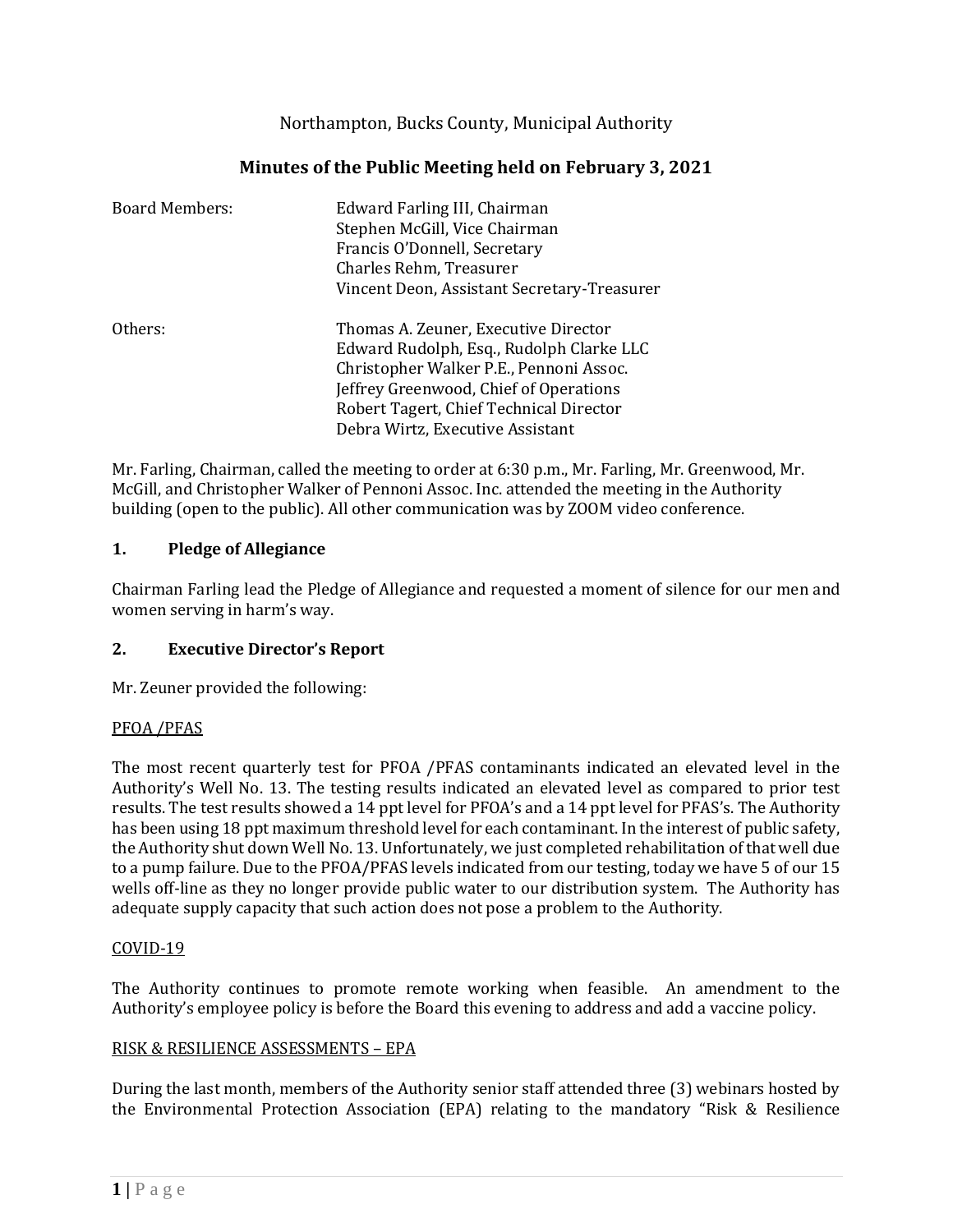Assessment(s)" due by community water systems of our size by the June 30, 2021 deadline. This program also includes an update to the Authority's "Emergency Response Plan". Due to the sensitive nature of the program, public dissemination of the issue and related documentation will remain privileged.

#### INFLOW & INFILTRATION ABATEMENT INITIATIVE -2021

Due to the Covid-19 pandemic, our 2020 I & I abatement program task team was somewhat derailed from conducting monthly meetings during 2020. Beginning this month, the program will be formally re-instated utilizing remote communications to facilitate the meetings when feasible.

#### PUBLIC RELATIONS / COMMUNICATIONS INITIATIVE -2021

In support of the Board's direction, an initiative will be started this month to enhance the public relations / communications of the Authority.

#### CHERRY BLOSSOM DRIVE / BRISTOL ROAD PUBLIC WATER EXTENSION

The public water extension on Cherry Blossom Drive and Bristol Road being funded by the NAVY is currently under construction.

#### ANTICIPATED / AGREEMENT(s) and/or LAND DEVELOPMENT(s) – MARCH 2021 BOARD MEETING

We anticipate the following land developments will be agenda items before the board at the public March 2021 meeting.

- GIANT Shopping Center
- 48 East Holland Road Land Development

#### FEBRUARY AGENDA OVERVIEW:

Agenda Item No. 6

We have numerous agenda items before the Board this evening. Agenda item No. 6 is a presentation by Christopher Walker P.E. on the Laurel Road Sanitary Sewer Main Extension – "feasibility review and probable cost estimate". A link to the ZOOM meeting this evening has been provided to those impacted by the study. Time has been provided for public comment after the presentation.

Agenda Item No. 7

A ZOOM presentation will be made this evening by the Authority's audit firm Bee Bergvall & Company responsive to the 2020 Audit.

#### **3. Citizens' Concerns**

None

## **4. Approval of the Minutes of January 6, 2021**

A motion (McGill-O'Donnell) made to approve the Minutes of January 6, 2021 passed with 5 ayes.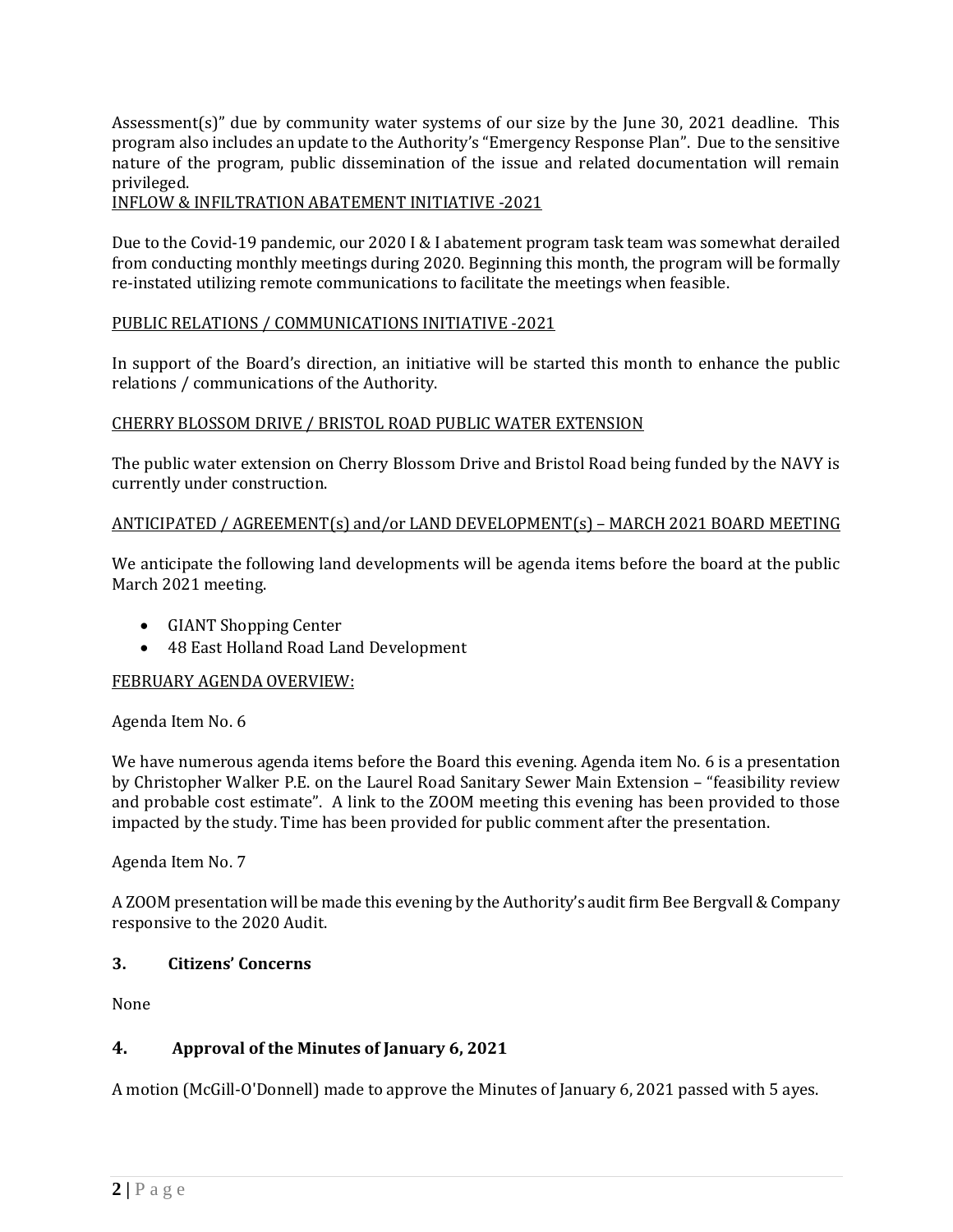# **5. Check Requisitions / Accounts Payable**

A motion (McGill-Rehm) adopting the following resolutions passed 5 with ayes.

# **Requisition No. 2217** dated 01/20/2021 in the amount of \$250,691.28

The major items paid under **Requisition No. 2217** are as follows: BCWSA - \$4,600.00; Bee Bergvall & Co. - \$7,800.00; Carol Klempner - \$4,780.00; Coyne Chemical - \$1,276.00; CSL Services Inc. - \$6,775.00; Gannett Fleming Co. - \$1,900.00; Hannon Auto Service - \$1,130.58; Independence Blue Cross - \$14,097.09; JH Shanahan - \$8,520.00; Karl Hops Inc. - \$1,782.24; LB Water Service - \$1,210.68; LookFirst Tech. - \$11,193.50; M.J. Reider Assoc. - \$2,255.00; Office Basics - \$2,783.44; PECO - \$17,397.54; Pennoni Assoc. Inc. - \$25,654.62; Rick's Expert Tree Serv. - \$5,000.00; RIO Supply Inc. - \$5,353.80; Rudolph Clarke LLC - \$13,272.50; Sigma Controls - \$1,339.00; Teamster Health & Welfare Fund - \$19,284.60; UniFirst - \$1,200.00; VAG USA - \$9,113.00; and \$75,000.00 for payroll.

## **Requisition No. 2218** dated 02/03/2021 in the amount of \$959,302.46

The major items paid under **Requisition No. 2218** are as follows: Analytical Laboratories - \$12,750.00; BCWSA - Sewer - \$589,216.43; BCWSA – Water - \$152,129.96; CorrPro - \$3,990.00; Cues - \$1,654.07; Exeter Supply Co. Inc. - \$8,842.00; First National Bank of Newtown - \$59,129.38; Guardian - \$4,042.18; Karl Hops Inc. - \$1,067.18; LB Water Service - \$2,053.86; LB Water Service - \$9,288.50; LookFirst Tech. - \$1,385.00; M.J. Reider Assoc. - \$2,114.00; Pennsylvania Department of Environmental Protection - \$25,000.00; UniFirst - \$1,923.88; Verizon - \$1,913.03; and \$75,000.00 for payroll.

## **6. Laurel Road – Sanitary Sewer Extension – Feasibility and Cost Review**

Christopher Walker of Pennoni Assoc. Inc. provided a PowerPoint presentation as to the "Feasibility Review and Probable Cost Estimate" for a potential project identified as Laurel Road Sanitary Sewer Extension, as requested by the residents of the four (4) properties. Those property owners that would be impacted by this project if implemented were all sent emails of invitation to attend this public meeting via ZOOM. This will be an INFORMATION ONLY public meeting agenda item. No deliberation or voting by the Board will be conducted at the conclusion of this evening's presentation. Copies of the power-point presentation will be sent via email to the affected properties by the Executive Director. The Authority encourages the impacted property owners to review the information provided. Q & A period was done at the end of the presentation.

## **7. Audit Presentation – Bee Bergvall & Co.**

Bee Bergvall & Co. provided a presentation on the Annual Financial Audit for the Authority's fiscal year ending October 31, 2020. There were no issues of concern or adjustments required. The Firm provided the Authority a clean financial audit.

## **8. Covid 19 Policy**

A motion (Farling-O'Donnell) made to approve the Employee Policy titled "COVID-19 Vaccine Policy" and the "Employee Acknowledgement" of request to Vaccinate for COVID-19" document as presented passed with 5 ayes.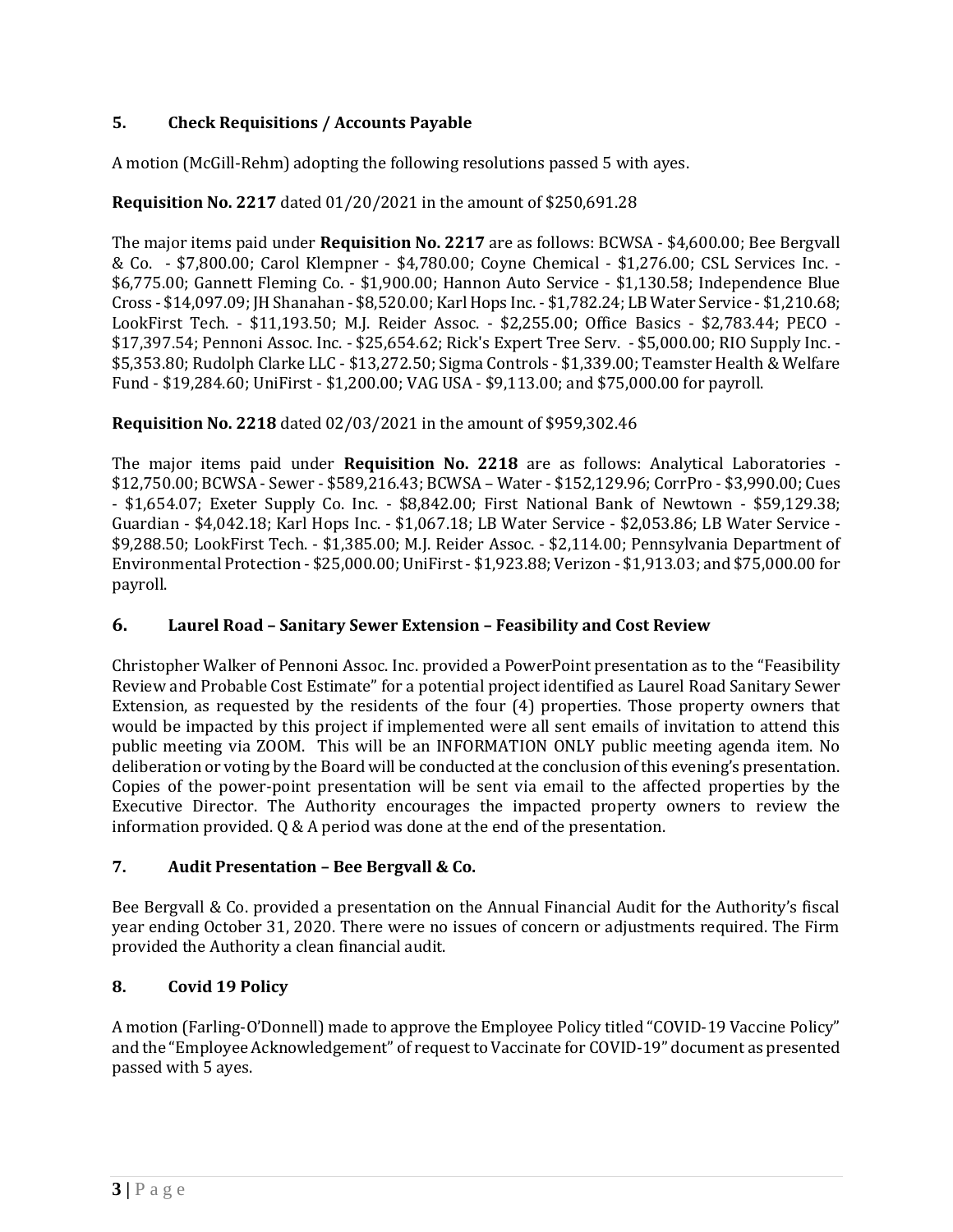## **9. Authorization to Prepare Bid Package and Advertise for Bids CP-2021-WS-4 - Generator for Administrative Building**

A motion (McGill-Farling) made to authorize the Administration to prepare specifications and bid packets for Capital Project, CP-2021-WS-4, generator for the administrative office, and authorize the advertising of this competitive bid project on COSTARS™ passed with 5 ayes.

# **10. Authorization to Prepare Bid Package and Advertise for Bids CP-2021-WS-12 – Replacement of HVAC Unit at Administrative Building**

A motion (McGill-Rehm) made to authorize the Administration and Christopher Walker of Pennoni Assoc. Inc. to prepare specifications, advertise and obtain competitive bids via the COSTARS™ platform for replacement of the HVAC system at the Authority administration building passed with 5 ayes.

# **11. Authorization to Prepare Bid Package and Advertise Capital Project CP-2021-WS-13 FORD F-250**

A motion (McGill-Rehm) made to approve the authorization of the Administration to prepare bid packets and for bids and/or obtain pricing through PA-COSTARS™, for CP-2021-WS-13, Ford F-250 extended cab with plow option and rear bed crane passed with 5 ayes.

# **12. Authorization to Prepare Bid Package and Advertise Capital Project CP-2021-WS-14 FORD F-350**

A motion (McGill-Rehm) made to approve the authorization of the Administration to prepare bid packets and advertise for bids and/or obtain pricing through PA-COSTARS™, for CP-2021-WS-14, Ford F-350 extended cab with plow option and rear bed crane passed with 5 ayes.

# **13. Letter of Credit Reduction #1 – Mar Mar Builders, Inc. – Waverly Place LLC**

A motion (McGill-Deon) made to authorize the following reductions in the Letters of Credit with Penn Community Bank for Waverly Place LLC; LOC# 363 in the amount of \$135,011.00 (Sewer), \$139,658.00 (Water) in accordance with the Pennoni Assoc. Inc. review letter of January 22, 2021 passed with 5 ayes.

# **14. Chapter 94 Wastewater Report – Authorization to Prepare and Submit**

A motion (McGill-O'Donnell) made to authorize the Executive Director to engage the professional services of Pennoni Associates to prepare and submit the Authority's 2020 PA-DEP Chapter 94 Wasteload Annual Report at a cost not to exceed \$15,000.00 passed with 5 ayes.

# **15. Hydrogeological Report - Authorization to Prepare and Submit**

A motion (McGill-O'Donnell) made to authorize the Executive Director to engage the professional services of Pennoni Assoc. Inc. to prepare and submit the Authority's annual Hydrogeological Report to the Delaware River Basin Commission (DRBC) at a cost not to exceed \$3,800.00 passed with 5 ayes.